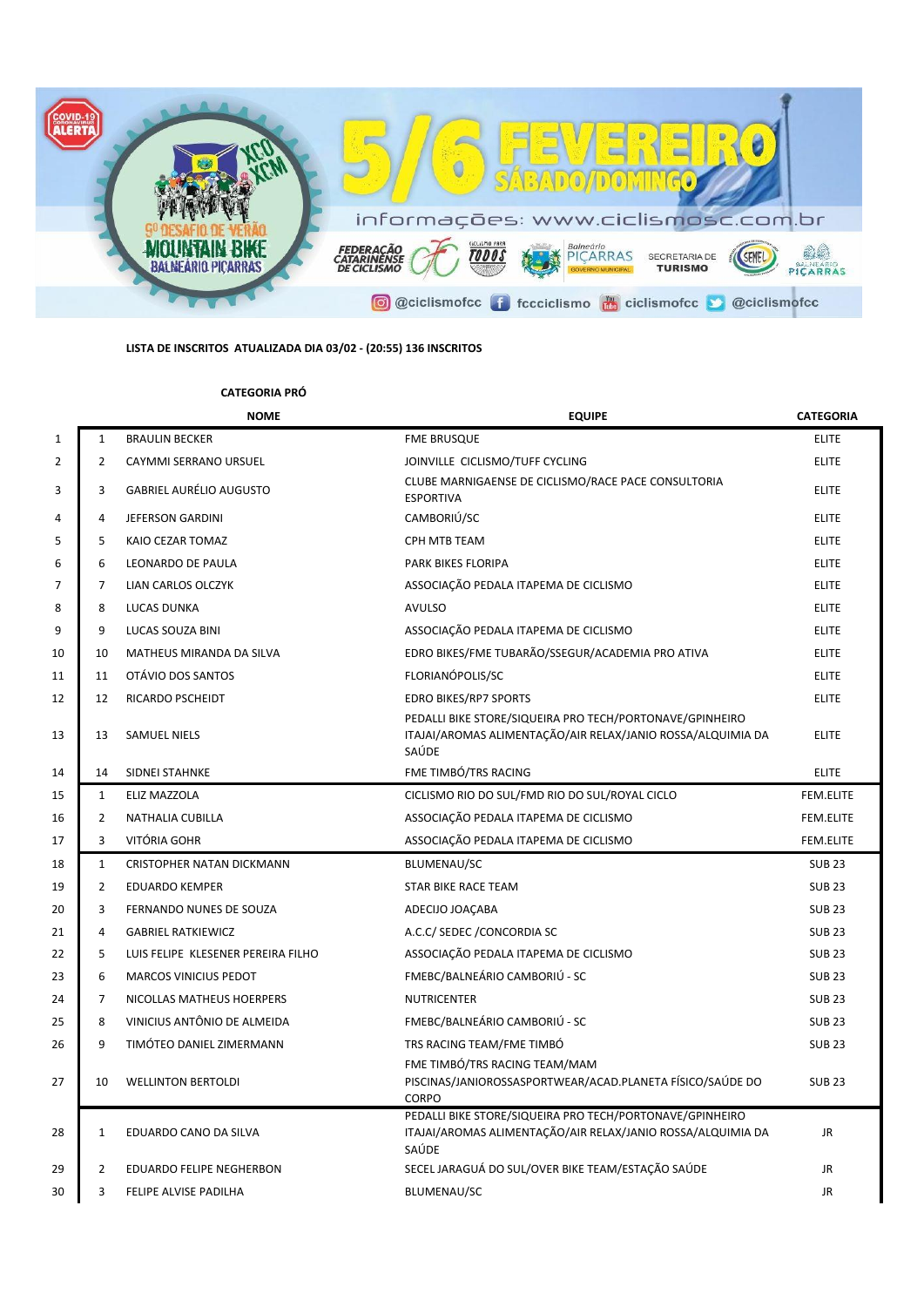| 31       | 4            | <b>GABRIEL SCHAEFER GAERTNER</b>             | CICLISMO RIO DO SUL./ROYAL PRO                          | JR              |
|----------|--------------|----------------------------------------------|---------------------------------------------------------|-----------------|
| 32       | 5            | <b>GUSTAVO PADILHA HAFEMANN</b>              | FME TIMBÓ/TRS BIKE RACE                                 | JR              |
| 33       | 6            | JEAN GUERRA DOS SANTOS                       | TRS RACE/JJ SANTOS/FME TIMBÓ                            | JR              |
| 34       | 7            | JOÃO MARCIO BARBOZA DANTAS                   | <b>SANTOS BIKES</b>                                     | JR              |
| 35       | 8            | KAIKE RAY HORNBURG                           | <b>AVULSO</b>                                           | JR              |
| 36       | 9            | KAUAN DE PAULA                               | FTEC/KSW BIKES/SANTOS BIKES                             | JR              |
| 37       | 10           | LUCAS SCHWARTZ DE SOUZA                      | <b>BRUSQUE/SC</b>                                       | JR              |
| 38       | 11           | MATHEUS BOTELHO DE SOUZA                     | <b>KS SPORT/BRUSQUE</b>                                 | JR              |
| 39       | 12           | PABLO MICHELMANN                             | AMIGOS DE LUIZ ALVES/EMISTAR RACING                     | JR              |
| 40       | 13           | VITOR AUGUSTO MALECHI                        | ASSOCIAÇÃO PEDALA ITAPEMA DE CICLISMO                   | JR              |
| 41       | 1            | MIRELLY NUNES FERREIRA                       | <b>INSTITUTO PRISCILA ZANETTE</b>                       | FEM.JR          |
| 42       | 1            | <b>CRYSTIAN FRONZA</b>                       | <b>INDAIAL/SC</b>                                       | <b>SUB30</b>    |
| 43       | 2            | DIOGO CZUIKA                                 | DWE SPORTS                                              | <b>SUB30</b>    |
| 44       | 3            | <b>FABIO LINTENER MIRANDA</b>                | TRIBO DAS BIKES/FTEC                                    | <b>SUB30</b>    |
| 45       | 4            | <b>FELIPE MARANGONI</b>                      | ROX BIKE SHOP/BLUMENAU - SC                             | <b>SUB30</b>    |
| 46       | 5            | JOÃO PAULO BECKER                            | FME BRUSQUE/BRUCICLE                                    | <b>SUB30</b>    |
| 47       | 6            | LUIZ FELIPE CARMINATTI                       | <b>BRUCICLE/FME BRUSQUE -SC</b>                         | <b>SUB 30</b>   |
| 48       | 7            | LUIZ GONZAGA SOARES FILHO                    | CPH MTB TEAM                                            | <b>SUB 30</b>   |
| 49       | 8            | <b>RENAN GARTNER</b>                         | A.C.C/ SEDEC / CONCORDIA SC                             | <b>SUB30</b>    |
| 50       | $\mathbf{1}$ | <b>CRISTIANO SCHMITZ</b>                     | FORCE BIKE TEAM/ITAPEMA - SC                            | MA1             |
| 51       | 2            | DIEGO STEIL                                  | FORCE BIKE TEAM/BELEZA BIKE                             | MA1             |
| 52       | 3<br>4       | FELIPE LUIS DUTKWICZ<br>FILIPE AUGUSTO STOLL | A.C.C/ SEDEC / CONCORDIA SC<br>A.C.C/SEDEC/CONCÓRDIA-SC | MA1<br>MA1      |
| 53<br>54 | 5            | FILIPE DIAS DA COSTA                         | TIJUCAS BIKE TEAM                                       | MA1             |
| 55       | 6            | <b>GUSTAVO CARNEIRO DE SOUZA</b>             | <b>ITAJUBA BIKE HOUSE</b>                               | MA1             |
| 56       | 7            | JOÃO ALEXANDRE ROBERTI                       | PEDAL BATISTENSE RACING TEAM/FUBE                       | MA1             |
| 57       | 8            | <b>OSEIAS LINHARES</b>                       | BLUMENAU/SC                                             | MA1             |
| 58       | 9            | RAFAEL OECHSLER                              | <b>CACHACA WRUCK</b>                                    | MA1             |
| 59       | 10           | THIAGO DA SILVA                              | SEL CAMPOS NOVOS/ACICAN/RB                              | MA1             |
| 60       | $\mathbf{1}$ | CARLOS EDUARDO GONÇALVES                     | TUFF CYCLING/JOINVILLE - SC                             | MA2             |
| 61       | 2            | CLEBER BITTENCOURT DE SOUZA                  | TIJUCAS/SC                                              | MA <sub>2</sub> |
| 62       | 3            | DIEGO NASCIMENTO ALVES                       | TIJUCAS/SC                                              | MA <sub>2</sub> |
| 63       | 4            | <b>FABRICIO DARTORA</b>                      | A.C.C/ SEDEC / CONCORDIA SC                             | MA <sub>2</sub> |
| 64       | 5            | JEFERSON LUIZ LETKI WOTROBA                  | PIÊN                                                    | MA2             |
| 65       | 6            | JOHNN LEO TARNOWSKI                          | AVULSO                                                  | MA2             |
| 66       | 7            | MARCELO MEDEIROS GARCIA                      | ENZO AUTOMÓVEIS/JAGUARUNA - SC                          | MA <sub>2</sub> |
| 67       | 8            | PABLO ALBERTO LUCATELLI FARIAS               | PABLO1.COM                                              | MA <sub>2</sub> |
| 68       | 9            | RENATO FERREIRA CIRINO                       | CAMARGO IMÓVEIS ITAPEMA                                 | MA <sub>2</sub> |
| 69       | 10           | RODRIGO ALVES DEMARCHE                       | AVAI                                                    | MA2             |
| 70       | 11           | RODRIGO ANTONIO SERPA                        | TIJUCAS/SC                                              | MA2             |
| 71       | 12           | ROGER JOENCK                                 | ROGER BIKES/FORCE BIKE TEAM/PRESIDENTE GETULIO          | MA <sub>2</sub> |
| 72       | 13           | SAMUEL HOSTINS                               | BLUMENAU/SC                                             | MA2             |
| 73       | 14           | VANDERLEI NIQUELATTI                         | AVULSO                                                  | MA <sub>2</sub> |
| 74       | $\mathbf{1}$ | CRISTIANO MAZZUTTI                           | A.C.C/SEDEC/CONCÓRDIA-SC                                | MB1             |
| 75       | 2            | EDUARDO CESAR MARCELLO                       | FLORIANÓPOLIS/SC                                        | MB1             |
| 76       | 3            | <b>EVANDRO LUIS GIAROLO</b>                  | ITAPEMA/SC                                              | MB1             |
| 77       | 4            | <b>JULIANO HESS</b>                          | <b>STAR BIKE</b>                                        | MB1             |
| 78       | 5            | LUIZ CARLOS LINHARES JUNIOR                  | LOJA STOP                                               | MB1             |
| 79       | 6            | MARCOS BALTAZAR SILVA                        | RACE PACE CONSULTORIA ESPORTIVA                         | MB1             |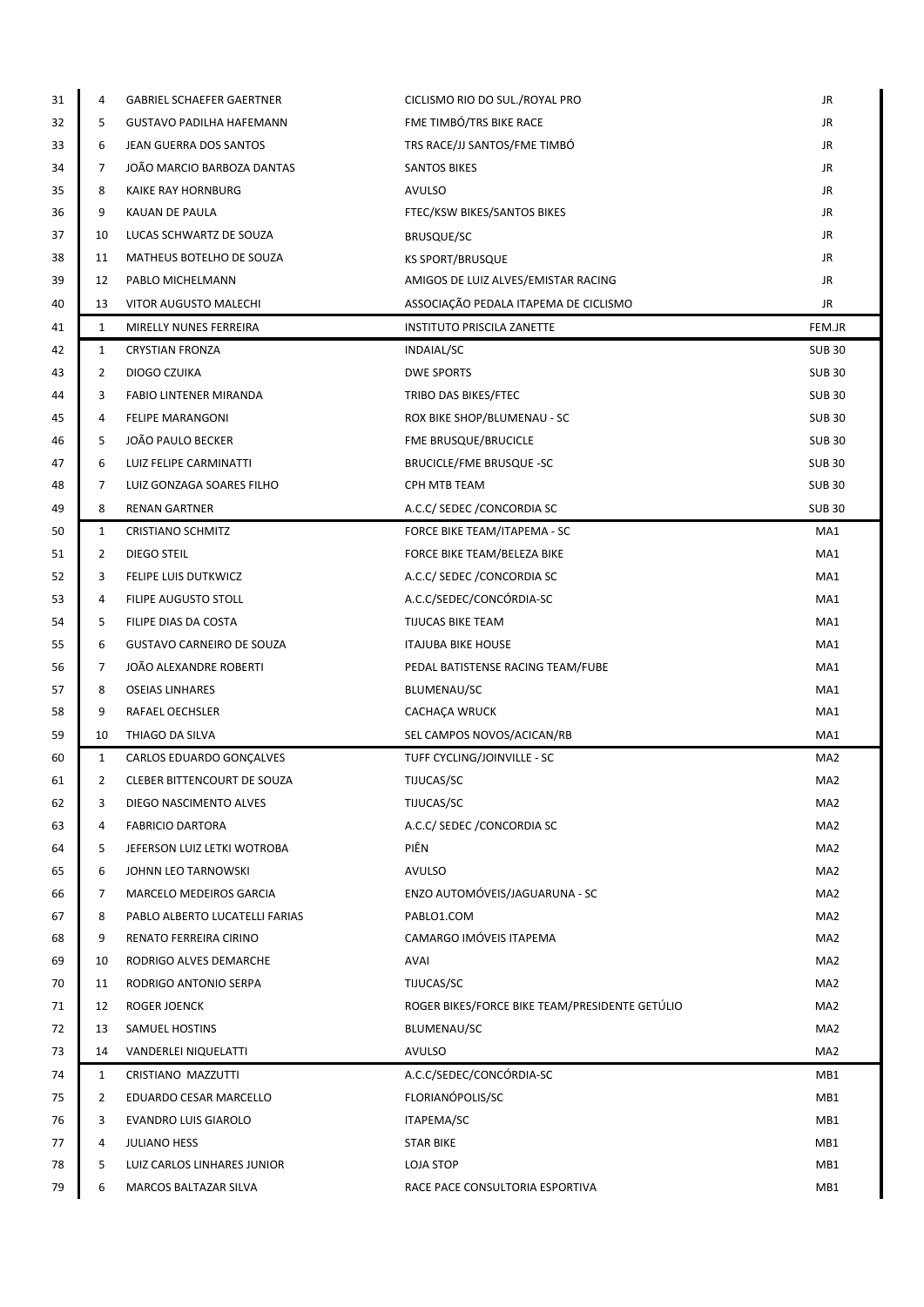| 80  | $\overline{7}$ | RODRIGO DA FONSECA JAHNECKE         | BLUMOB/FREE FORCE/VALMOR TREINAMENTOS            | MB <sub>1</sub>    |
|-----|----------------|-------------------------------------|--------------------------------------------------|--------------------|
| 81  | 8              | SIDNEI FERNANDO KIECKHOEFEL         | JOINVILLE/SC                                     | MB1                |
| 82  | 9              | TENIER REGIR DA SILVA               | TRS RACING TEAM/TIMBÓ                            | MB1                |
| 83  | 10             | VITOR PEREIRA COSTA                 | RACE PACE CONSULTORIA ESPORTIVA                  | MB1                |
| 84  | 1              | ADRIANO JOSÉ MALINOWSKI             | CAMPO LARGO/PR                                   | MB <sub>2</sub>    |
| 85  | $\overline{2}$ | <b>CRISTIANO MARTINS DOS SANTOS</b> | <b>SANTOS BIKES</b>                              | MB <sub>2</sub>    |
| 86  | 3              | ELDS THIAGO GODOY                   | <b>GMAD CAMPO LARGO/PR</b>                       | MB <sub>2</sub>    |
| 87  | 4              | LUCIO MAURI VIPYCH                  | <b>ITAJAÍ/SC</b>                                 | MB <sub>2</sub>    |
| 88  | 5              | NIVALDO DE FARIAS                   | FME TUBARÃO - SC                                 | MB <sub>2</sub>    |
| 89  | 6              | <b>RODRIGO FRITZEN</b>              | FORCE BIKE TEAM/ITAPEMA - SC                     | MB <sub>2</sub>    |
| 90  | 7              | SANDRO GRENIER ANADE                | 413 RACE TEAM                                    | MB <sub>2</sub>    |
| 91  | 8              | ULISSES MARCELO BINDE               | BINDE BIKE REPAIR/CRT/COLOMBO - PR               | MB <sub>2</sub>    |
| 92  | $\mathbf{1}$   | <b>CIRANGELO KNAACK</b>             | A.C.C/ SEDEC / CONCORDIA SC                      | MC1                |
| 93  | $\overline{2}$ | HERNANDES DONIZETE BARBOSA          | <b>GRUPO POLINSETO</b>                           | MC1                |
| 94  | 3              | MAXIMILIANO CLEMES                  | INDAIARACINGTEAM                                 | MC1                |
| 95  | 1              | ROGÉRIO CARLOS BOSHAMMER            | DIVISOR MTB/SCHROEDER - SC                       | MC <sub>2</sub>    |
| 96  | 2              | VINICIOS HYCZY DO NASCIMENTO        | AAZ SPORTS/ARTEPRIMA REVESTIMENTOS/CURITIBA - PR | MC <sub>2</sub>    |
| 97  | $\mathbf{1}$   | JOÃO PEDRO DE JESUS CARVALHO        | AVULSO/CAMPO LARGO - PR                          | <b>MD</b>          |
| 98  | $\mathbf{1}$   | ALOIZIO EDSON PETT                  | SAPO VERDE/PROGRAMA SEMENTE/FME INDAIAL          | <b>JUVENIL</b>     |
| 99  | 2              | <b>ENZO URNAU SCHMIDT</b>           | CPH MTB TEAM                                     | JUVENIL            |
| 100 | 3              | EVANDRO JULIO JUNIOR                | ASSOCIAÇÃO PEDALA ITAPEMA DE CICLISMO            | <b>JUVENIL</b>     |
| 101 | $\overline{a}$ | <b>GABREL DO NASCIMENTO</b>         | JOINVILLE CICLISMO                               | <b>JUVENIL</b>     |
| 102 | 5              | <b>GUILHERME BOLLAUF</b>            | SECEL JARAGUÁ DO SUL/OVER BIKE TEAM              | JUVENIL            |
| 103 | 6              | <b>GUSTAVO SELHORST</b>             | GIRO 29 BIKE CENTER/FME INDAIAL                  | <b>JUVENIL</b>     |
| 104 | 7              | KAUAN CORREA DOS SANTOS             | ASSOCIAÇÃO PEDALA ITAPEMA DE CICLISMO            | <b>JUVENIL</b>     |
| 105 | 8              | LUCAS ALEXANDRE VIEIRA              | JOINVILLE/SC                                     | <b>JUVENIL</b>     |
| 106 | 9              | LUCAS VIEIRA CAVALCANTE             | SANTOS BIKES/ITAJAÍ - SC                         | <b>JUVENIL</b>     |
| 107 | 10             | MATHEUS HENRIQUE DORNELLES          | <b>INSTITUTO PRISCILA ZANETTE</b>                | <b>JUVENIL</b>     |
| 108 | 11             | PABLO SILVA DE PAULA E SOUZA        | ASSOCIAÇÃO PEDALA ITAPEMA DE CICLISMO            | <b>JUVENIL</b>     |
| 109 | 12             | VITOR RAFAEL MARCELINO              | <b>INSTITUTO PRISCILA ZANETTE</b>                | <b>JUVENIL</b>     |
| 110 | $\mathbf{1}$   | ISABELLA PRISCILA PINHEIRO          | <b>INSTITUTO PRISCILA ZANETTE</b>                | FEM.JUVENIL        |
| 111 | $\overline{2}$ | JHENIFER LUIZA LETKI WOTROBO        | BIKERS PIEN/RUDNICK MOTOS/PIEN - PR              | <b>FEM.JUVENIL</b> |
| 112 | $\mathbf{1}$   | CAUÂ MATIAS DOS SANTOS              | <b>INSTITUTO PRISCILA ZANETTE</b>                | <b>INF.JUVENIL</b> |
| 113 | 2              | DANIEL HENRIQUE JEOVANELLA          | TRS BIKE RACE/FME TIMBÓ                          | <b>INF.JUVENIL</b> |
|     | $\mathbf{1}$   | DJENIFER NUNES DUTRA                | <b>INSTITUTO PRISCILA ZANETTE</b>                | FEM.INF.JUVENIL    |

## **CATEGORIA SPORT**

|                |   | <b>NOME</b>                      | <b>EQUIPE</b>                   | <b>CATEGORIA</b> |
|----------------|---|----------------------------------|---------------------------------|------------------|
| $\mathbf{1}$   |   | <b>IANATÃ VEIGA DA SILVA</b>     | <b>STAR BIKE</b>                | <b>SUB30</b>     |
| $\overline{2}$ | 2 | <b>JULIANO LIMA</b>              | NÃO ALIVIA BIKE TEAM/FREE FORCE | <b>SUB30</b>     |
| 3              | 3 | MARCELO AUGUSTO BORBA DUWE       | TRS RACING TEAM                 | <b>SUB30</b>     |
| $\overline{4}$ |   | EDUARDO ALEXANDRE ROHDEN MADEIRA | BLUMENAU/SC                     | MA1              |
| 5              | 2 | <b>THIAGO BROCKWELD</b>          | <b>POWER BIKE RANGERS</b>       | MA1              |
| 6              |   | <b>DIOGO PETTERS</b>             | NÃO ALIVIA BIKE TEAM/FREE FORCE | MA <sub>2</sub>  |
| $\overline{7}$ | 2 | <b>EDUARDO BERLANDA</b>          | <b>POWER BIKE RENGERS</b>       | MA <sub>2</sub>  |
| 8              | 3 | <b>GUILHERME FERNANDO RAMPO</b>  | <b>CURITIBA/PR</b>              | MA <sub>2</sub>  |
| 9              | 4 | <b>GUSTAVO PAULI</b>             | NÃO ALIVIA BIKE TEAM/FREE FORCE | MA <sub>2</sub>  |
| 10             | 5 | LEONARDO EMANUEL PRETTI          | NÃO ALIVIA BIKE TEAM/FREE FORCE | MA <sub>2</sub>  |
| 11             | 6 | PEDRO NASCIMENTO                 | NÃO ALIVIA BIKE TEAM/FREE FORCE | MA <sub>2</sub>  |